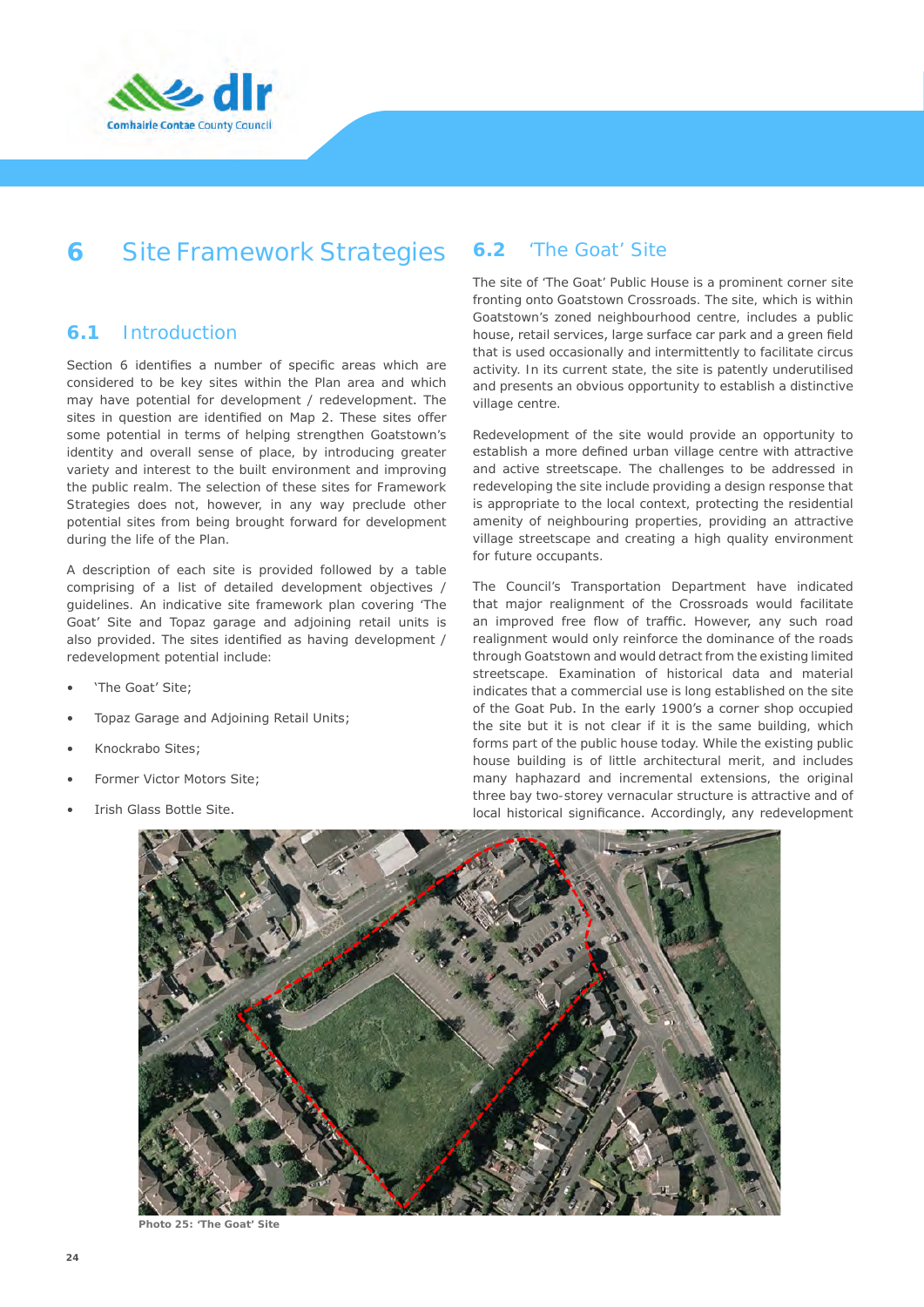of the site should seek to retain the original two-storey structure and incorporate it into an overall scheme.

#### **Table 6.1: 'The Goat' Site - Development Guidance**

| 'The Goat' Potential Development / Redevlopment Site |                                                                                                                                                                          |  |  |
|------------------------------------------------------|--------------------------------------------------------------------------------------------------------------------------------------------------------------------------|--|--|
| <b>Development Guidance</b>                          |                                                                                                                                                                          |  |  |
| Zoning                                               | 'NC' - 'To protect, provide for and / or improve mixed-use neighbourhood centre facilities'<br>$\bullet$                                                                 |  |  |
| Height                                               | 3-storey benchmark (with possible setback floor or occupied roof space)<br>$\bullet$                                                                                     |  |  |
|                                                      | 2-storey at boundaries with existing residential developement<br>$\bullet$                                                                                               |  |  |
| Density                                              | In accordance with County Development Plan<br>$\bullet$                                                                                                                  |  |  |
| <b>Design Objectives</b>                             | Fine urban grain<br>$\bullet$                                                                                                                                            |  |  |
|                                                      | Emphasis on vertical proportions<br>$\bullet$                                                                                                                            |  |  |
|                                                      | Facades broken up<br>$\bullet$                                                                                                                                           |  |  |
|                                                      | High quality architecture<br>$\bullet$                                                                                                                                   |  |  |
|                                                      | Provide for active streetscape<br>$\bullet$                                                                                                                              |  |  |
|                                                      | Provide for a mix of commercial and residential uses appropriate to a neighbourhood centre and in accordance with County Development Plan zoning objective.<br>$\bullet$ |  |  |
|                                                      | Consider provision of live / work units<br>$\bullet$                                                                                                                     |  |  |
|                                                      | Retain public house use<br>$\bullet$                                                                                                                                     |  |  |
|                                                      | Any redevelopment should include retention of the existing vernacular three-bay two-storey structure that<br>$\bullet$<br>fronts onto Lower Kilmacud Road                |  |  |
|                                                      | Creation of a new pedestrian friendly street<br>$\bullet$                                                                                                                |  |  |
|                                                      | Finishes and materials, which enhance the local streetscape and village identity<br>$\bullet$                                                                            |  |  |
|                                                      | Own door access for residential uses where appropriate<br>$\bullet$                                                                                                      |  |  |
| <b>Open Space</b>                                    | Creation of a new attractive civic space<br>$\bullet$                                                                                                                    |  |  |
|                                                      | Provision of high quality private amenity space for residential units<br>$\bullet$                                                                                       |  |  |
|                                                      | Provision of high quality useable public open space for residential element<br>$\bullet$                                                                                 |  |  |
|                                                      | Clear demarcation between public and private open space<br>$\bullet$                                                                                                     |  |  |
| Signage                                              | Any redevelopment proposals should include a signage strategy<br>$\bullet$                                                                                               |  |  |
|                                                      | Shopfronts and signage shall be of a high quality and make a positive contribution to the streetscape<br>$\bullet$                                                       |  |  |
| <b>Movement</b>                                      | Rationalisation of existing entry point from Lower Kilmacud Road<br>$\bullet$                                                                                            |  |  |
|                                                      | Provision of underground car parking and limited surface level car parking<br>$\bullet$                                                                                  |  |  |
|                                                      | Inclusion of road safety audit<br>$\bullet$                                                                                                                              |  |  |
|                                                      | Cycle Parking to be provided<br>$\bullet$                                                                                                                                |  |  |
| <b>Public Realm</b>                                  | Public realm strategy to be included<br>$\bullet$                                                                                                                        |  |  |
|                                                      | Suitable paving<br>$\bullet$                                                                                                                                             |  |  |
|                                                      | Tree Planting along street width and in any new civic space<br>$\bullet$                                                                                                 |  |  |
|                                                      | Outdoor seating in civic space<br>$\bullet$                                                                                                                              |  |  |
|                                                      | Provision of street furniture<br>$\bullet$                                                                                                                               |  |  |
|                                                      | Provision of street lighting<br>$\bullet$                                                                                                                                |  |  |
|                                                      | Redevelopment should include under grounding of wirescape                                                                                                                |  |  |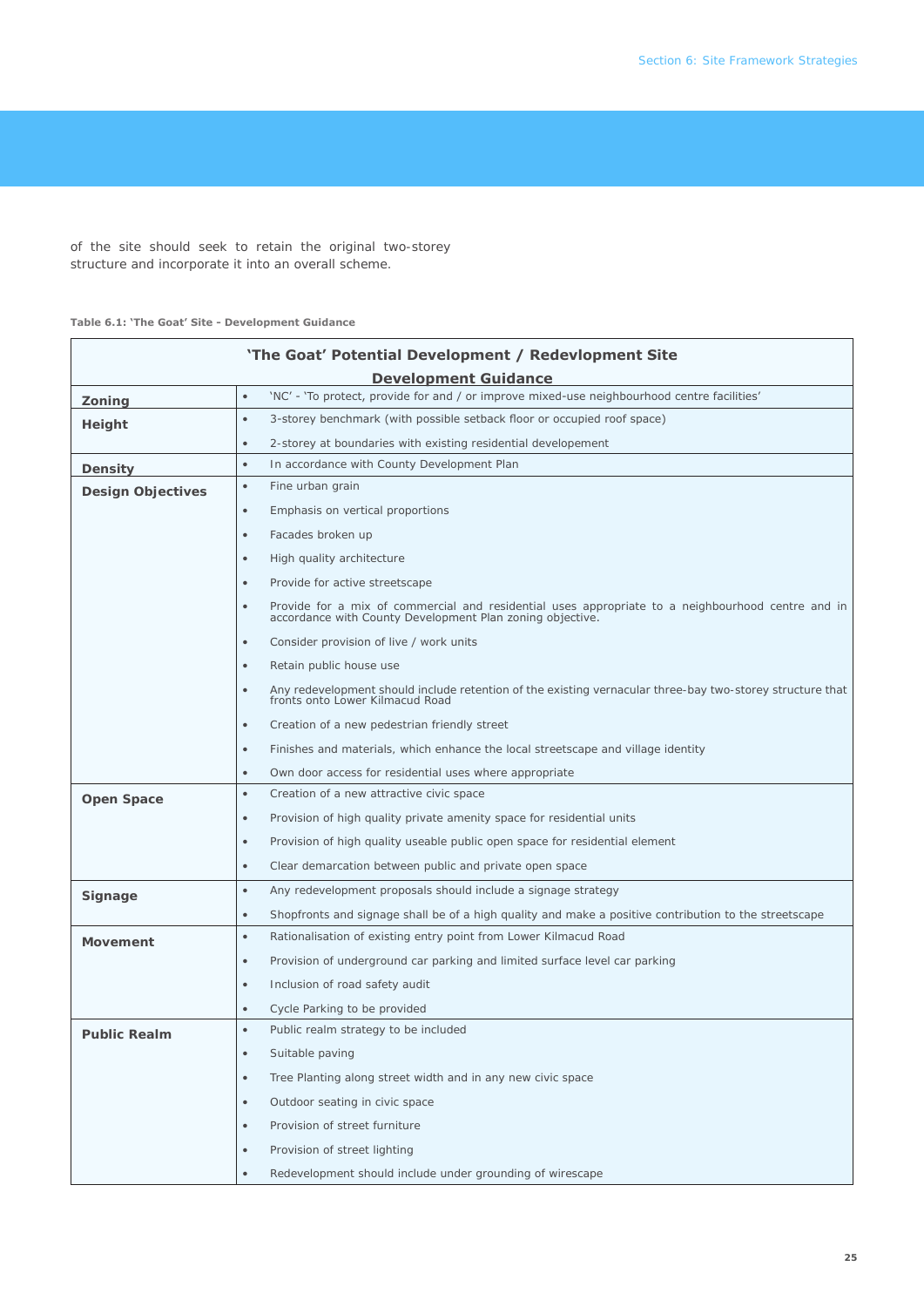



**Figure 3: Indicative Site Framework for Goat Site**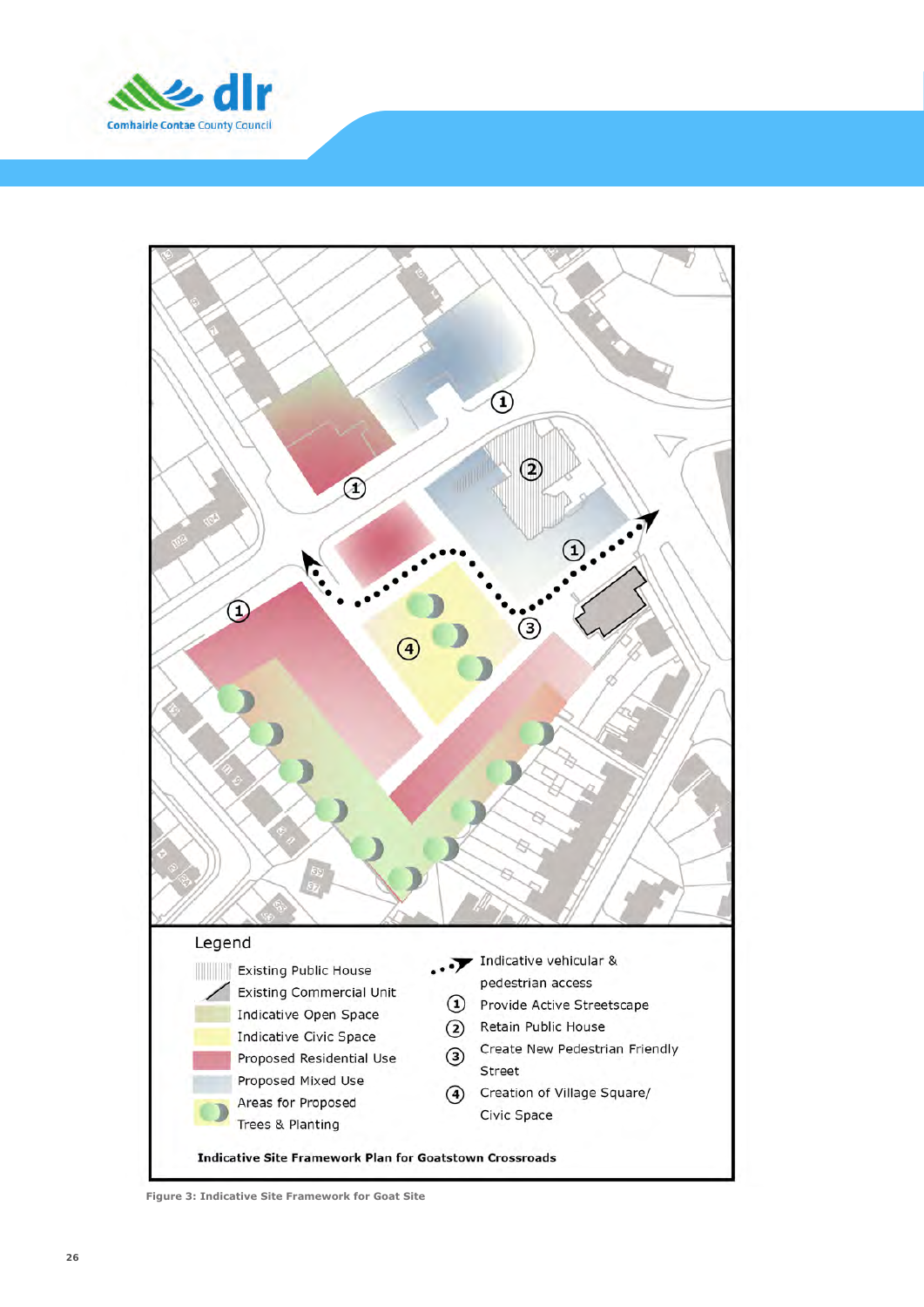## **6.3** Topaz Garage and Adjoining Retail **Units**

This site also occupies a prominent location northwest of Goatstown Crossroads and is also located within Goatstown's zoned neighbourhood centre. The site comprises of a number of retail units, a Topaz garage, tyre centre and some surface car parking. In its current arrangement and layout, the existing development patently fails to create any form of coherent or attractive streetscape.

The site presents an opportunity, if redeveloped, to establish a more coherent and robust building line along both Taney Road and Goatstown Road thereby enabling the provision of a defined village streetscape. The design of any new development on the site must ensure, however, that the amenity of those neighbouring residential properties to the north is protected.



**Photo 26: Topaz Garage and Adjoining Retail Units**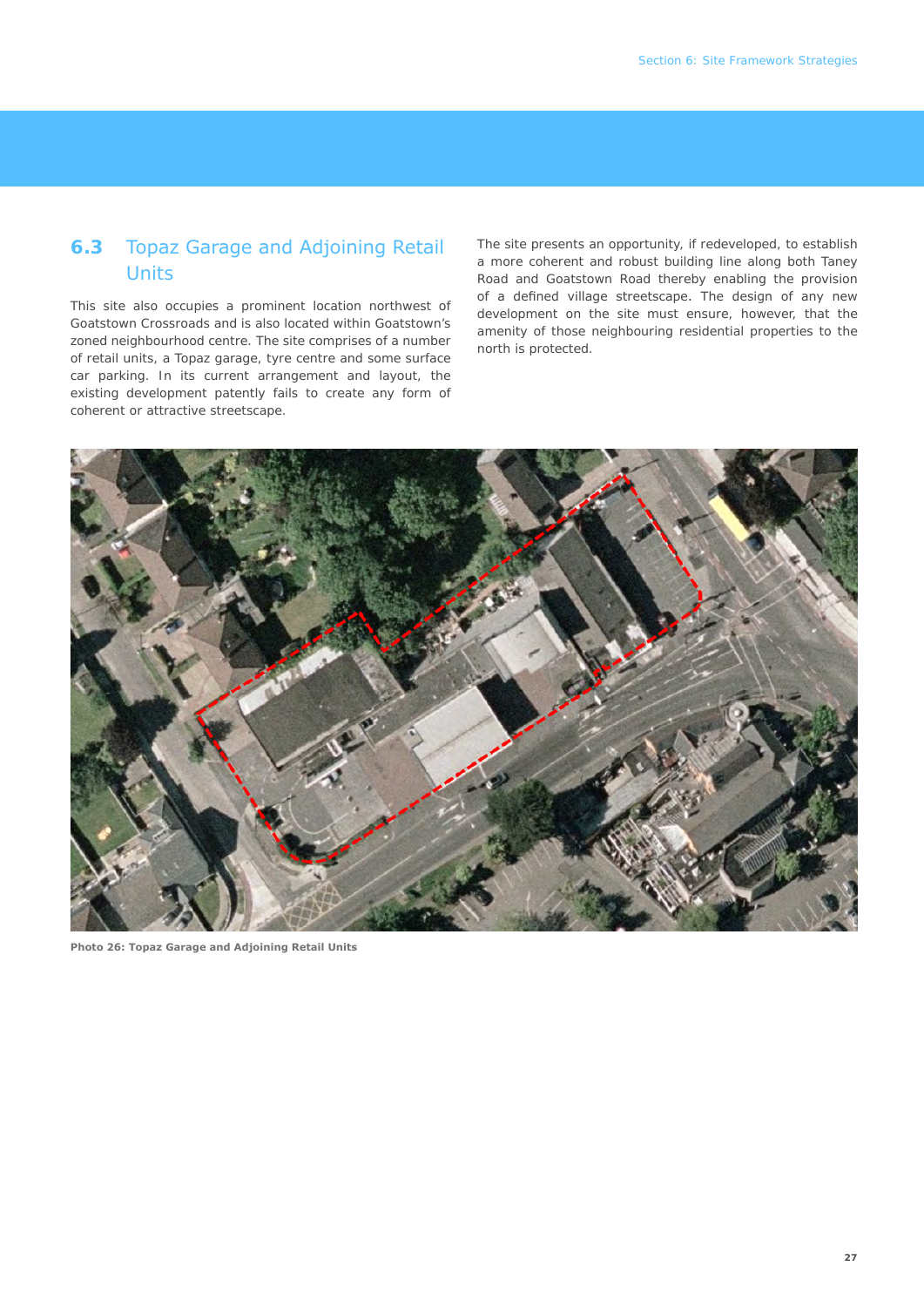

#### **Table 6.2: Topaz Garage and Adjoining Retail Units - Development Guidance**

| Topaz Garage and Adjoining Retail Units Potential Development/Redevelopment Site |                                                                                                                                                                                                                                                                                                                                                       |  |
|----------------------------------------------------------------------------------|-------------------------------------------------------------------------------------------------------------------------------------------------------------------------------------------------------------------------------------------------------------------------------------------------------------------------------------------------------|--|
|                                                                                  | <b>Development Guidance</b>                                                                                                                                                                                                                                                                                                                           |  |
| Zoning                                                                           | 'NC' - 'To protect, provide for and / or improve mixed-use neighbourhood centre facilities'<br>$\bullet$                                                                                                                                                                                                                                              |  |
| Height                                                                           | Benchmark height of three-storeys (with possible setback floor or occupied roof space)<br>$\bullet$                                                                                                                                                                                                                                                   |  |
|                                                                                  | Height may need to graduate down to two-storey where site adjoins existing residential units<br>$\bullet$                                                                                                                                                                                                                                             |  |
| <b>Density</b>                                                                   | In accordance with County Development Plan<br>$\bullet$                                                                                                                                                                                                                                                                                               |  |
| <b>Design Objectives</b>                                                         | Fine urban grain<br>$\bullet$                                                                                                                                                                                                                                                                                                                         |  |
|                                                                                  | High quality architecture<br>$\bullet$                                                                                                                                                                                                                                                                                                                |  |
|                                                                                  | Provide for active streetscape<br>$\bullet$                                                                                                                                                                                                                                                                                                           |  |
|                                                                                  | Building line staggered to respect building line of residential properties on adjoining sites. Any redevelopment<br>$\bullet$<br>of the retail units on Goatstown Road should initially match the existing building line of the existing two-<br>storey house on Goatstown Road and the step forward to establish a new building line and street edge |  |
|                                                                                  | Provide for a mix of commercial and residential uses appropriate to a neighbourhood centre and in<br>$\bullet$<br>accordance with County Development Plan zoning objective                                                                                                                                                                            |  |
|                                                                                  | Consider provision of live / work units<br>$\bullet$                                                                                                                                                                                                                                                                                                  |  |
|                                                                                  | Finishes and material, which enhance the local streetscape and village identity<br>$\bullet$                                                                                                                                                                                                                                                          |  |
| <b>Open Space</b>                                                                | Provision of high quality private amenity space for residential units<br>$\bullet$                                                                                                                                                                                                                                                                    |  |
|                                                                                  | Provision of high quality useable public open space for residential element<br>$\bullet$                                                                                                                                                                                                                                                              |  |
|                                                                                  | Clear demarcation between public and private open space<br>$\bullet$                                                                                                                                                                                                                                                                                  |  |
| <b>Signage</b>                                                                   | Any redevelopment proposals should include a signage strategy<br>$\bullet$                                                                                                                                                                                                                                                                            |  |
|                                                                                  | Shopfronts and signage shall be of a high quality and make a positive contribution to the streetscape<br>$\bullet$                                                                                                                                                                                                                                    |  |
| <b>Movement</b>                                                                  | Rationalisation of vehicular access points<br>$\bullet$                                                                                                                                                                                                                                                                                               |  |
|                                                                                  | Inclusion of road safety audit<br>$\bullet$                                                                                                                                                                                                                                                                                                           |  |
|                                                                                  | Primarily underground car parking to be provided<br>$\bullet$                                                                                                                                                                                                                                                                                         |  |
|                                                                                  | Cycle Parking to be provided<br>$\bullet$                                                                                                                                                                                                                                                                                                             |  |
| <b>Public Realm</b>                                                              | High quality hard and soft landscaping<br>$\bullet$                                                                                                                                                                                                                                                                                                   |  |
|                                                                                  | Paving should enhance public realm<br>$\bullet$                                                                                                                                                                                                                                                                                                       |  |
|                                                                                  | Provision of street trees along Taney Road<br>$\bullet$                                                                                                                                                                                                                                                                                               |  |
|                                                                                  | Redevelopment should include under grounding of wirescape<br>$\bullet$                                                                                                                                                                                                                                                                                |  |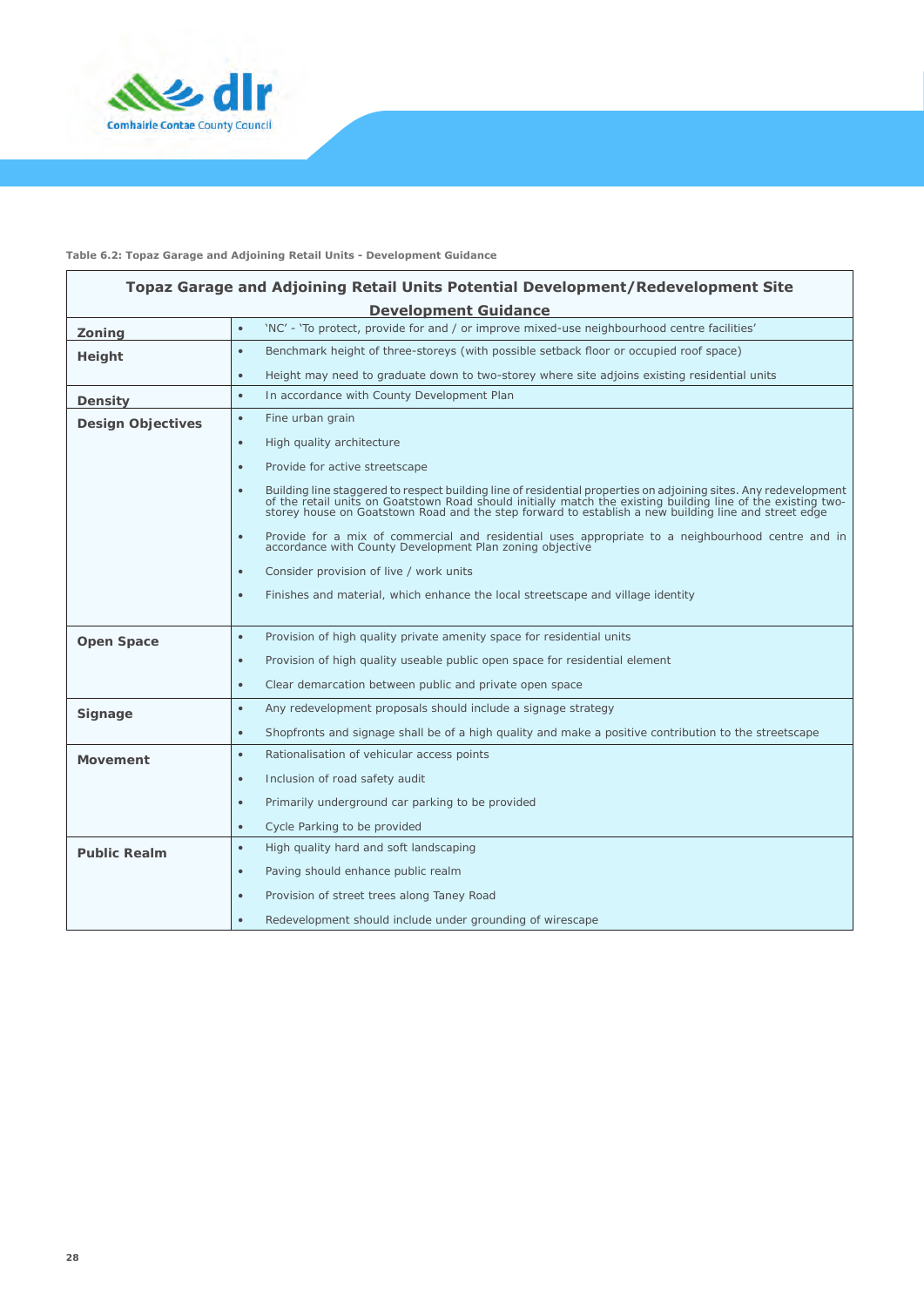### **6.4** Knockrabo Sites

The lands at Knockrabo, zoned for residential development, comprise of two potential development sites, which are subdivided by the road reservation for the Dublin Eastern Bypass. The area was previously occupied by a Bank of Ireland recreational facility. The site to the north of the reservation requires to be accessed via Heidelberg, Ardilea. The site to the south of the reservation is accessed via Mount Anville Road.

The sites provide an opportunity for high quality residential development within the Plan area. There is a notable level differential across the two sites. Consideration of the difference in levels should inform the design approach to ensure that any new development integrates successfully with the existing built environment.

The lands at Knockrabo include many mature trees and planting. This should be integrated into any redevelopment proposals to help assimilate the development and enhance the character of any new development.



**Photo 27: Knockrabo Sites**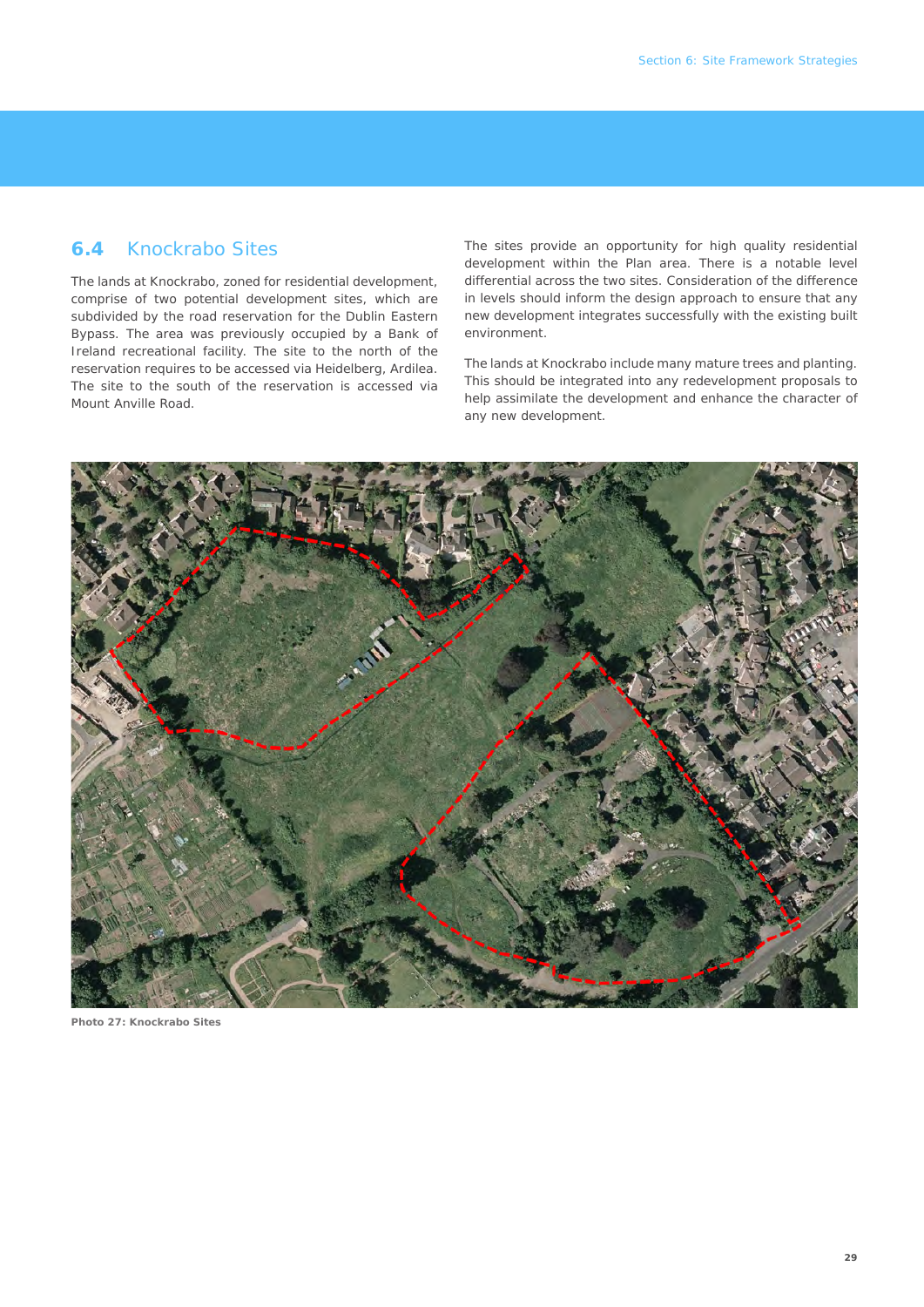

#### **Table 6.3: Knockrabo Sites - Development Guidance**

| <b>Knockrabo Sites - Development Guidance</b> |                                                                                                                                                                 |  |
|-----------------------------------------------|-----------------------------------------------------------------------------------------------------------------------------------------------------------------|--|
| Zoning                                        | 'A' - To protect and/or improve residential amenity<br>$\bullet$                                                                                                |  |
| Height                                        | Variation of height<br>$\bullet$                                                                                                                                |  |
|                                               | Benchmark height of four or five storeys depending on levels (with possible setback floor or occupied roof space on four storey buildings)<br>$\bullet$         |  |
|                                               | Maximum height of two storeys along boundaries with existing residential properties<br>$\bullet$                                                                |  |
| Density                                       | In accordance with County Development Plan<br>$\bullet$                                                                                                         |  |
| <b>Design Objectives</b>                      | Respect the residential amenity of adjoining properties<br>$\bullet$                                                                                            |  |
|                                               | Provide for a mix of residential units that enhances the overall residential mix within the plan area<br>$\bullet$                                              |  |
|                                               | High quality architectural design that makes a positive contribution towards the local built environment<br>$\bullet$                                           |  |
|                                               | Provide a sensitive response to the streetscape along Mount Anville Road<br>$\bullet$                                                                           |  |
|                                               | Protect and provide for the reuse of the existing Gate Lodge, which is a protected structure<br>$\bullet$                                                       |  |
|                                               | Integrate Gate Lodge in any redevelopment proposal<br>$\bullet$                                                                                                 |  |
|                                               | Design to provide for a high standard of residential amenity in terms of orientation, internal layout, private<br>open space and public open space<br>$\bullet$ |  |
|                                               | Address and maximise orientation<br>$\bullet$                                                                                                                   |  |
|                                               | Provide measures to mitigate noise impact from any future road / BRT<br>$\bullet$                                                                               |  |
|                                               | Consider location and design of ESB substations and bin storage<br>$\bullet$                                                                                    |  |
| <b>Open Space</b>                             | Residential units to be provided with adequate high quality useable private open space<br>$\bullet$                                                             |  |
|                                               | Provide high quality useable public open space<br>$\bullet$                                                                                                     |  |
|                                               | Provide a safe suitably located play area for children<br>$\bullet$                                                                                             |  |
| Landscaping                                   | Protect and enhance existing biodiversity - habitat assessment to be carried out<br>$\bullet$                                                                   |  |
|                                               | Retain and integrate existing mature trees and planting<br>$\bullet$                                                                                            |  |
|                                               | Provide a detailed tree survey, landscape plan and planting plan<br>$\bullet$                                                                                   |  |
| <b>Movement</b>                               | Permeability analysis to be carried out<br>$\bullet$                                                                                                            |  |
|                                               | Provide for direct, safe pedestrian and cycle links<br>$\bullet$                                                                                                |  |
|                                               | Cycle parking to be provided for residents and visitors<br>$\bullet$                                                                                            |  |
|                                               | Mixture of underground and surface level car parking<br>$\bullet$                                                                                               |  |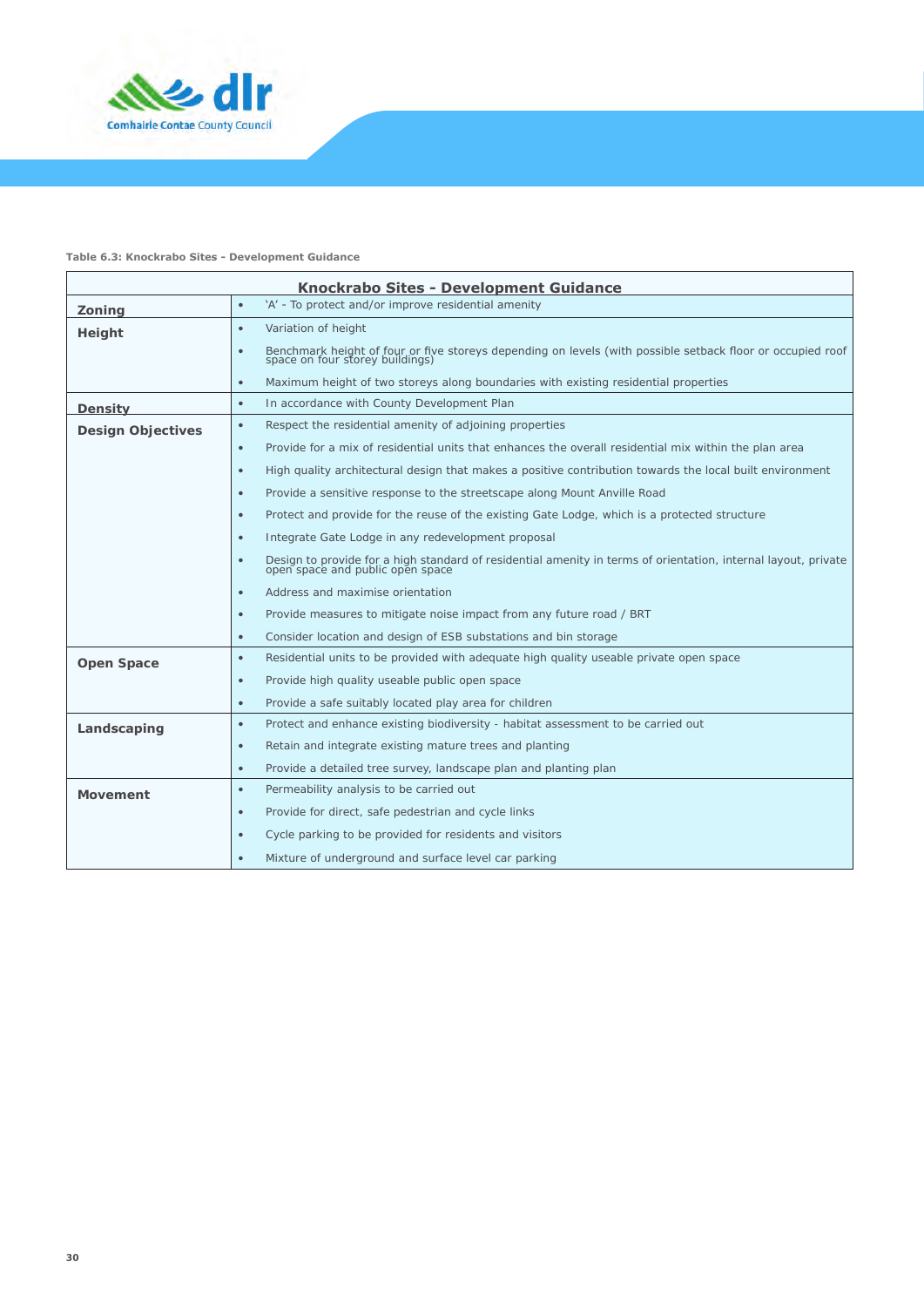### **6.5** Former Victor Motors Site

The site is located on the Goatstown Road, approximately 500 metres north of Goatstown Crossroads. The site is zoned for residential development and is currently occupied by a long established non-conforming car sales use.

Willowfield neighbourhood centre adjoins the site's southern boundary. Trimbleston residential development comprising

of a mix of apartments and houses is located to the north and east of the site. Trimbleston is an attractive residential development and makes a positive contribution to the local streetscape. Any redevelopment of the former Victor Motors site should be designed to complement the Trimbleston development in terms of building height and building line.

The site represents an obvious opportunity on Goatstown Road to improve the built environment and enhance the visual amenities of the area.



**Photo 28: Former Victor Motors Site**

**Table 6.4: Former Victor Motors Site - Development Guidance**

| <b>Former Victor Motors Site - Development Guidance</b> |                                                                                                                   |  |
|---------------------------------------------------------|-------------------------------------------------------------------------------------------------------------------|--|
| Zoning                                                  | 'A' - To protect and/or improve residential amenity<br>$\bullet$                                                  |  |
| Height                                                  | Benchmark height of three storeys (with possible setback floor or occupied roofspace depending on site<br>levels) |  |
| Density                                                 | In accordance with County Development Plan<br>$\bullet$                                                           |  |
| <b>Design Objectives</b>                                | High quality design<br>$\bullet$                                                                                  |  |
|                                                         | Positive contribution to local streetscape<br>$\bullet$                                                           |  |
|                                                         | Height should harmonise with neighbouring developments fronting onto Goatstown Road<br>$\bullet$                  |  |
|                                                         | Building line should continue on from the building line established by the Trimbleston development<br>$\bullet$   |  |
|                                                         | Careful consideration of location and design of ESB substations and bin storage<br>$\bullet$                      |  |
| <b>Movement</b>                                         | Facilitate permeability<br>$\bullet$                                                                              |  |
|                                                         | Primarily underground car parking<br>$\bullet$                                                                    |  |
|                                                         | Cycle parking to be provided                                                                                      |  |
| Landscaping                                             | High quality usable public open space to be provided - this should not be unduly overshadowed                     |  |
|                                                         | High quality private open space to be provided<br>$\bullet$                                                       |  |
|                                                         | Tree planting to be provided along site frontage<br>$\bullet$                                                     |  |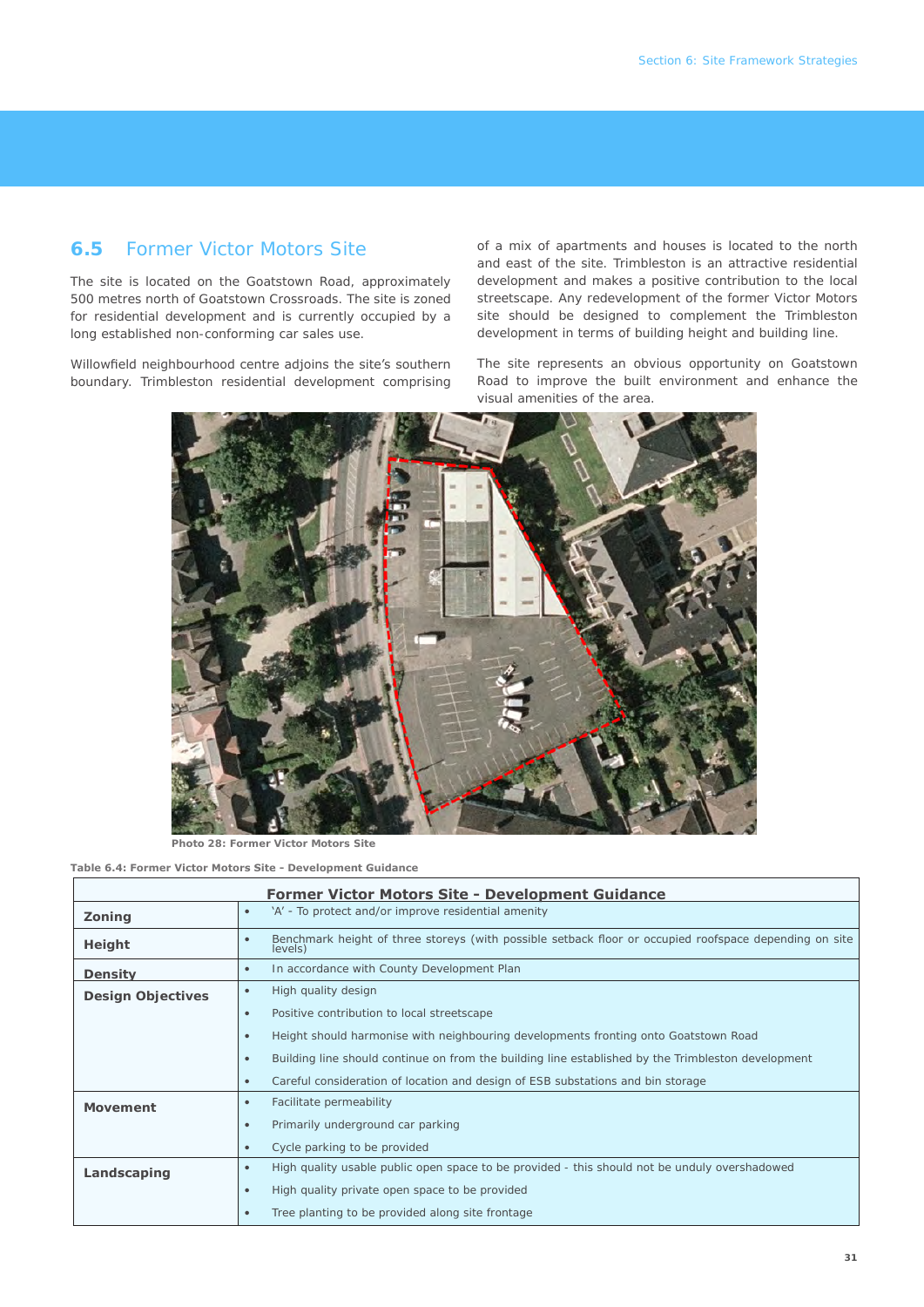

#### **6.6** Irish Glass Bottle Site

The Irish Glass Bottle site was previously used as a recreational facility for the employees of the Irish Glass Bottle Company but has not been in use for a number of years. The site is located on Goatstown Road. The site's eastern boundary, approximately 85 metres long, fronts onto Goatstown Road, while the remaining three boundaries are backed onto by established residential estates – namely Farmhill, Taney and Belfield Downs.

The site has potential to provide commercial and public active and passive recreational facilities both for the local community and a wider catchment. The site is zoned for open space with active recreational amenities. In accordance with the zoning provisions, not more than 40% of the land in terms of the built form and surface car parking combined shall be developed upon. The remaining 60% requires to be set aside for publicly accessible passive open space or playing fields that shall be designed to optimise public patronage.

The range of uses permitted in principle or open for consideration in accordance with the current County Development Plan is necessarily limited **1**. Any development on the site should be of a high quality design and should respect the residential amenity of neighbouring properties.

**1** *Uses permitted in principle on 'F' zoning include : Community Facility, Cultural Use, Open Space, Sports Facility, Travellers Accomadation*

*Uses Open for Consideration include: Carpark, Cemetery, Craft Centre / Craft Shop (in existing premises), Creche (in existing premises), Crematorium, Education, Garden Centre/ Plant Nursery, Golf Facility, Guest House, (in existing premises), Place of Public Workshop, Public Services, Tea Room/ Cafe*



**Photo 29: Irish Glass Bottle Site**